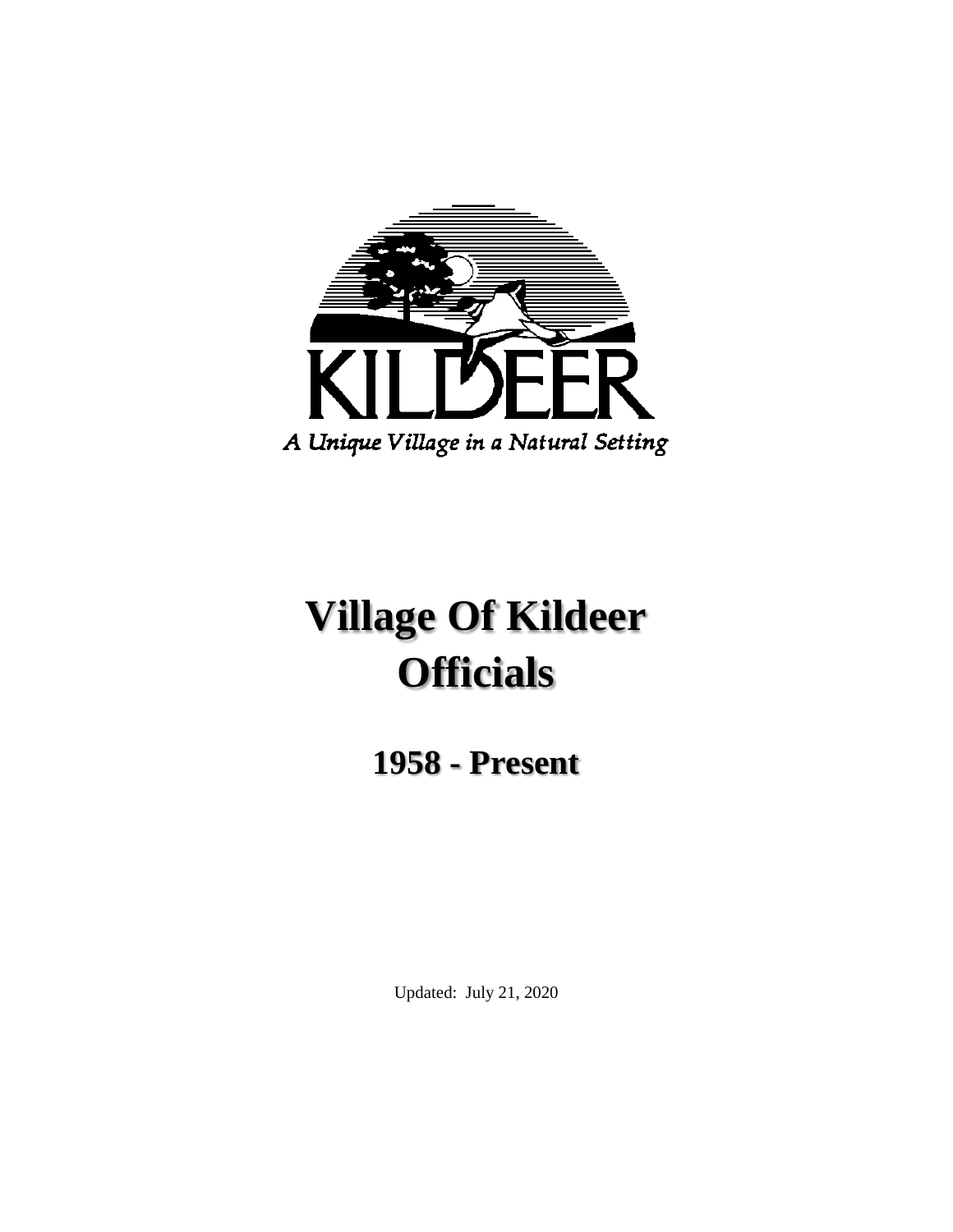# **Village President**

| <b>J. Lawrence Powell</b> | $04/27/58 - 04/26/59$ |
|---------------------------|-----------------------|
| Harry Keeley              | $04/26/59 - 04/21/63$ |
| Anton Weismeuller         | $04/21/63 - 05/04/67$ |
| Edger J. Kelley           | $05/04/67 - 05/05/77$ |
| <b>Ruth Flynn</b>         | $05/05/77 - 05/04/81$ |
| Jack C. Squardo           | $05/04/81 - 05/01/89$ |
| George L. Welch           | $05/01/89 - 05/03/93$ |
| Barbara Schwietert        | $05/03/93 - 05/01/01$ |
| Alan Stefaniak            | $05/01/01 - 04/30/09$ |
| Nandia P. Black           | $05/01/09$ – Present  |

## **Village Trustees**

| Edwin G. Bradshaw     | $04/27/58 - 04/21/63$ |
|-----------------------|-----------------------|
| <b>Howard Faber</b>   | $04/27/58 - 04/21/63$ |
| Richard W. Huszagh    | $04/27/58 - 05/01/69$ |
| Harry P. Keeley       | $04/27/58 - 04/26/59$ |
| C. J. Lauer           | $04/27/58 - 06/19/60$ |
| P. H. Severence       | $04/27/58 - 05/06/65$ |
| Jerome Didier         | $04/26/59 - 04/21/63$ |
| <b>James Cummins</b>  | $04/26/59 - 04/21/63$ |
| Floyd Gustagson       | $06/19/60 - 08/01/63$ |
| James Cagney          | $04/21/63 - 06/01/63$ |
| <b>Willard Sayles</b> | $04/21/63 - 05/04/67$ |
| Carl Schroeder        | $04/21/63 - 01/07/65$ |
| Chris Oberheide       | $09/05/63 - 05/06/65$ |
| E. J. Kelly           | $01/07/65 - 05/04/67$ |
| Gordon Blohman        | $05/06/65 - 10/07/71$ |
| <b>Robert Schiewe</b> | $05/06/65 - 05/05/66$ |
| <b>John Cliffton</b>  | $08/05/65 - 05/06/74$ |
| Robert Schneider      | $06/02/66 - 05/01/69$ |
| Albert H. Bitzer      | $05/04/67 - 05/06/71$ |
| James Keehan          | $05/04/67 - 05/06/71$ |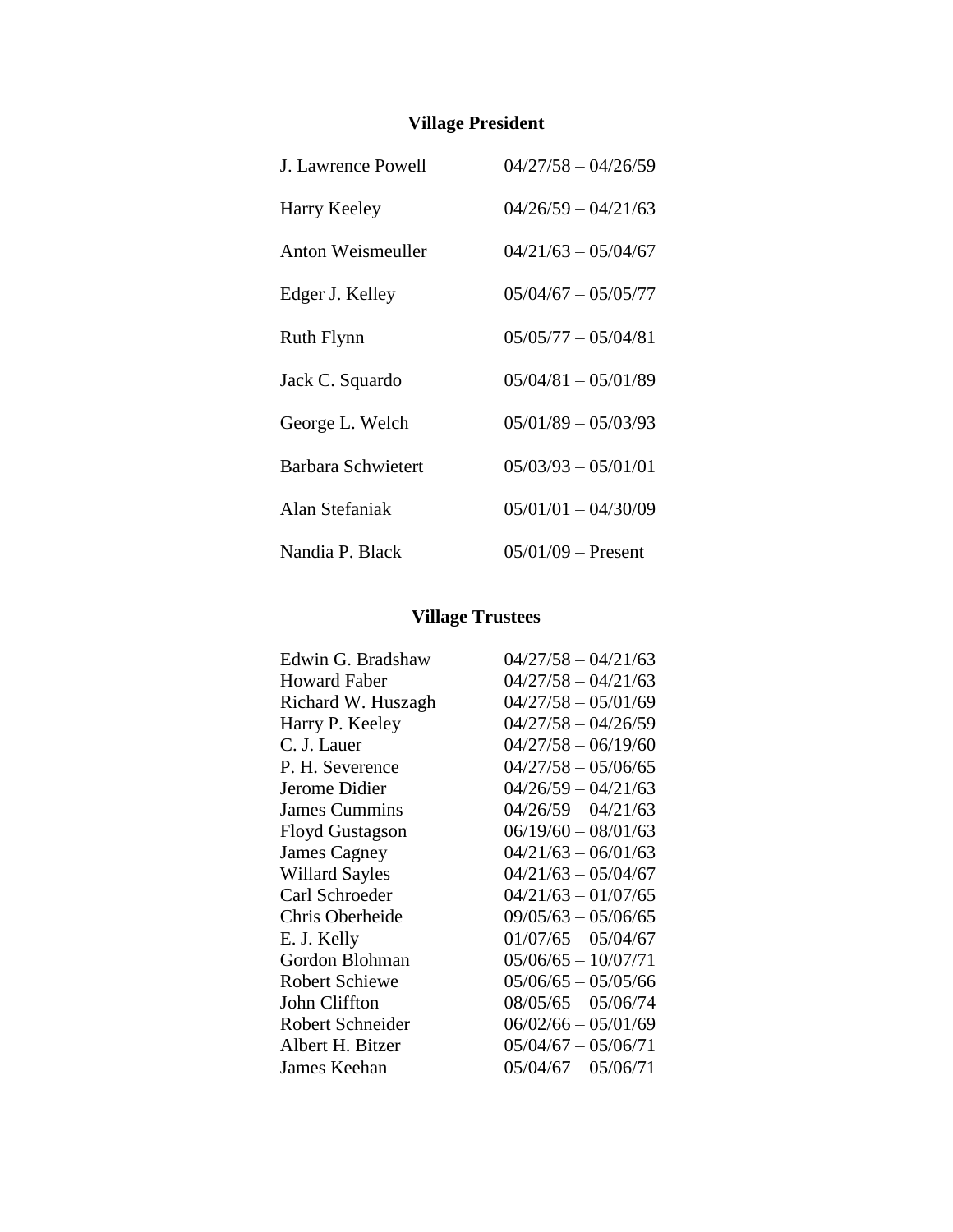| <b>Anton Weismueller</b> | $05/04/67 - 10/05/67$ |
|--------------------------|-----------------------|
| William A. Ness          | $05/01/69 - 11/07/74$ |
| Thomas Van Der Bosch     | $05/01/69 - 08/07/75$ |
| A. Richard Adkins        | $05/06/71 - 12/31/88$ |
| William Harding          | $05/06/71 - 03/08/73$ |
| Ralph Huszagh            | $05/06/71 - 05/03/79$ |
| Frank Angelotti          | $11/01/71 - 05/01/89$ |
| <b>Jack Hasselbring</b>  | $04/05/73 - 09/05/74$ |
| <b>Robert Trevelier</b>  | $09/05/74 - 05/03/79$ |
| <b>James Noland</b>      | $11/07/74 - 05/01/75$ |
| Jackquelin Angelotti     | $05/01/75 - 05/05/77$ |
| <b>Robert Blume</b>      | $08/07/75 - 05/05/77$ |
| <b>Kenneth Gneuhs</b>    | $05/05/77 - 11/01/79$ |
| <b>Clayton Brown</b>     | $05/05/77 - 05/04/81$ |
| Gail Rudisill            | $05/03/79 - 05/02/83$ |
| Tom Longeway             | $05/03/79 - 05/04/87$ |
| Carter Hoffman           | $11/01/79 - 05/04/81$ |
| Dennis Schor             | $05/04/81 - 05/01/89$ |
| Wayne Schroeder          | $05/04/81 - 05/03/93$ |
| Lynn Wyatt               | $05/02/83 - 05/04/87$ |
| George Welch             | $05/04/87 - 05/01/89$ |
| Bill Pailey Jr.          | $05/04/87 - 05/01/01$ |
| Thomas Longeway          | $05/01/89 - 05/03/91$ |
| Dennis Sullivan          | $05/01/89 - 05/03/91$ |
| Clayton Brown            | $05/01/89 - 05/06/91$ |
| <b>Brooks Kellogg</b>    | $06/05/89 - 05/01/95$ |
| Ralph Huszagh            | $05/06/91 - 05/01/95$ |
| <b>Terry Albert</b>      | $05/03/93 - 05/17/95$ |
| <b>James Batts</b>       | $05/03/93 - 12/31/95$ |
| <b>Todd Swim</b>         | $05/03/93 - 05/01/95$ |
| <b>Donald Biciste</b>    | $05/01/95 - 04/30/07$ |
| Gail Kellog              | $05/01/95 - 02/01/99$ |
| Alan Stefaniak           | $05/02/95 - 05/01/01$ |
| Larry Newman             | $11/06/95 - 05/01/97$ |
| Olivia Coughlin          | $04/01/96 - 04/30/09$ |
| <b>Hugh Stephens</b>     | $05/01/97 - 11/30/97$ |
| John Hoffman             | $07/21/98 - 09/04/01$ |
| <b>Karen Fitt</b>        | $05/01/99 - 04/30/03$ |
| Gary Welch               | $09/04/01 - 04/30/07$ |
| <b>Jon Andes</b>         | $05/01/01 - 04/30/05$ |
| <b>Jeff Bell</b>         | $05/01/01 - 04/30/09$ |
| Laura Stratman           | $05/01/03 - 04/30/11$ |
| <b>Joe Taborek</b>       | $05/01/05 - 04/30/09$ |
| Vern Scacci              | $05/07/07 - 06/02/09$ |
| Nandia P. Black          | $05/07/07 - 04/30/09$ |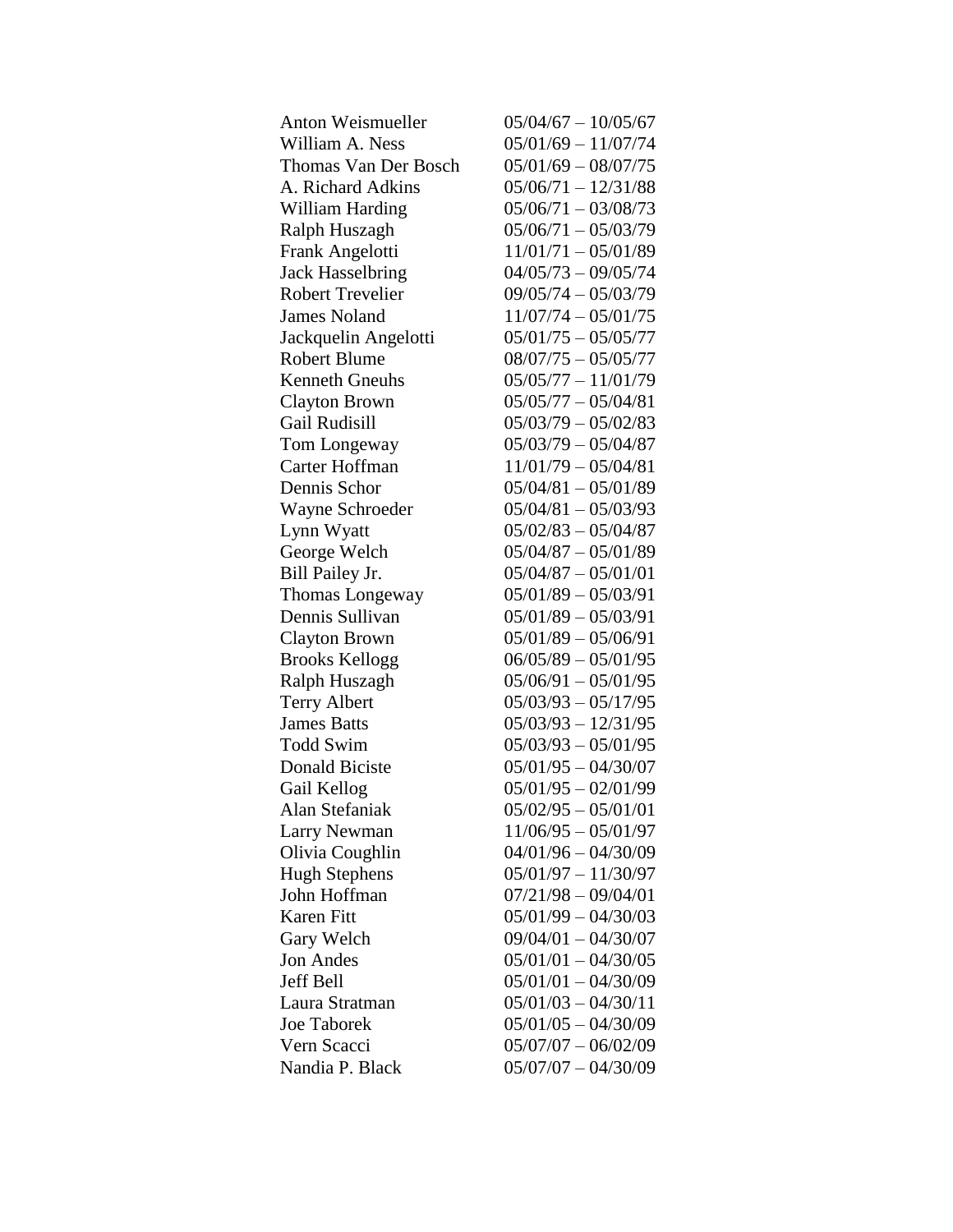| Ralph Liberatore            | $05/01/09$ - |
|-----------------------------|--------------|
| <b>Barbara Stavropoulos</b> | $05/01/09 -$ |
| <b>Basel Tarabein</b>       | $05/01/09 -$ |
| Les Sokolowski              | $06/02/09 -$ |
| <b>Bill Johnson</b>         | $08/04/09 -$ |
| Keith Kovanda               | $05/01/11 -$ |

# **Village Clerk**

| Hertha G. Severance        | $04/27/58 - 11/05/64$ |
|----------------------------|-----------------------|
| <b>Kit Davis</b>           | $04/18/60 - 11/07/60$ |
| Marian Blohman             | $11/05/64 - 10/07/71$ |
| Jackquelin Angelotti       | $11/04/71 - 05/01/75$ |
| Judy Knoll, Deputy         | $02/06/75 - 04/01/76$ |
| <b>Ruth Flynn</b>          | $05/01/75 - 05/05/77$ |
| Mae Rowe                   | $05/05/77 - 05/18/77$ |
| Anne Economos              | $05/18/77 - 10/05/78$ |
| Judy Schor, Deputy         | $06/02/77 - 05/04/81$ |
| Jan Santi                  | $10/05/78 - 05/03/79$ |
| Laurel Schreiber           | $05/03/79 - 05/03/93$ |
| Sherlyn Good               | $05/03/93 - 10/04/93$ |
| Mimi P. Black, Deputy      | $07/07/93 - 08/16/93$ |
| Pam McGinty                | $12/01/94 - 05/01/97$ |
| Laura Stratman             | $05/01/95 - 05/01/97$ |
| Pam McGinty                | $05/01/97 - 02/26/07$ |
| Deborah Laurino, Deputy    | $05/01/97 - 02/12/07$ |
| Laurel Schreiber, Deputy   | $03/01/07 - 04/30/09$ |
| Kendra Nichols             | $03/01/07 - 06/02/09$ |
| Kendra Nichols, Deputy     | $06/02/09 - 12/17/09$ |
| Linda Rhodes               | $06/02/09 - 12/17/13$ |
| Andrea Litzhoff            | $12/17/13 - 07/18/17$ |
| Corrie Bartyzel            | $07/18/17 - 10/30/17$ |
| Michael S. Talbett, Acting | $10/30/17 -$          |

# **Village Administrator**

| Laurel Schreiber   | $05/01/81 - 04/30/09$ |
|--------------------|-----------------------|
| Michael S. Talbett | $06/15/09 - 05/01/13$ |

# **Chief Village Officer**

Michael S. Talbett  $05/01/13$  –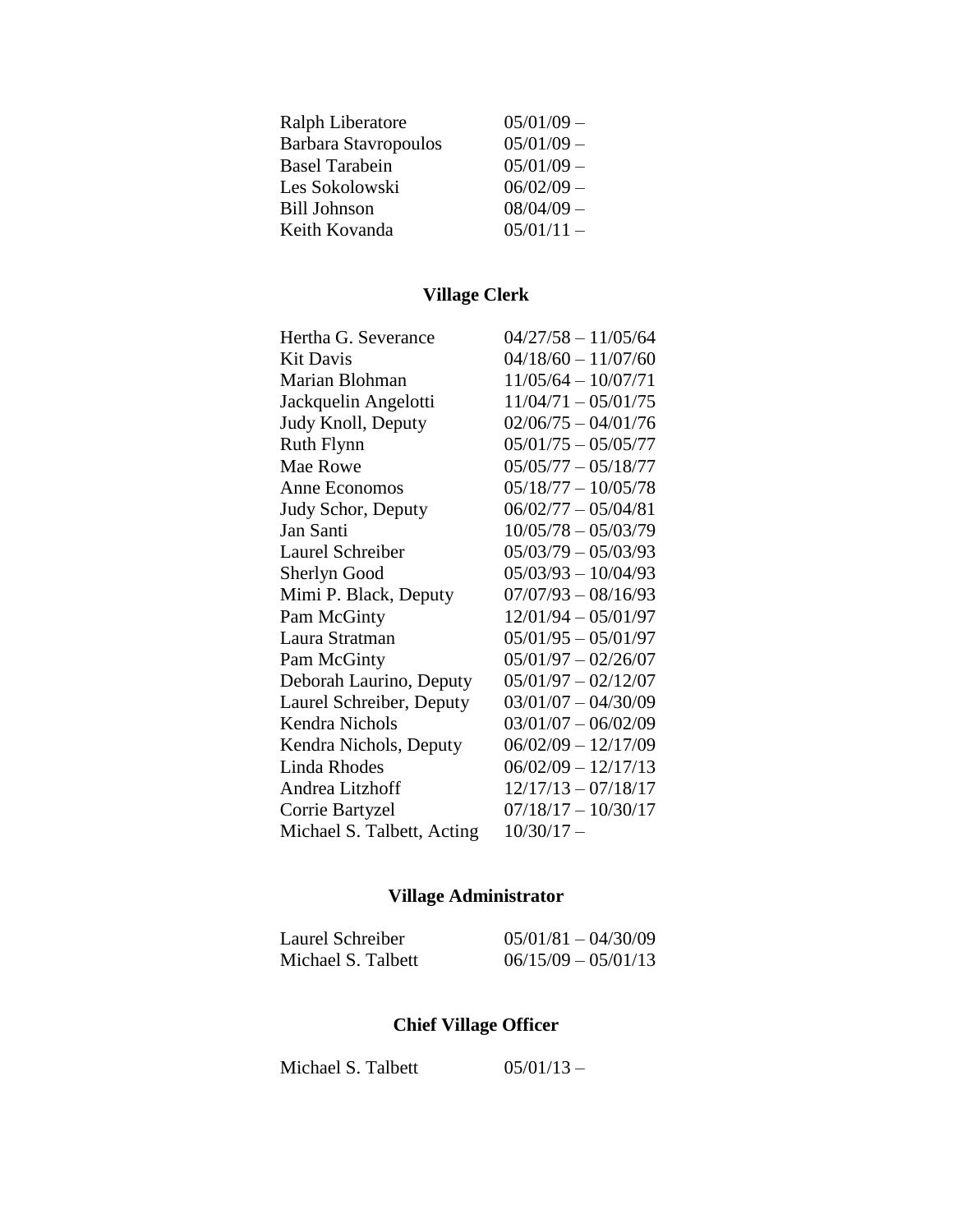## **Finance Manager**

Annette Zborowski 02/22/10 –

## **Administrative Assistant**

| Laurel Schreiber | $05/04/81 - 05/01/89$ |
|------------------|-----------------------|
| Rebecca Thompson | $10/08/01 - 07/16/04$ |
| Kendra Nichols   | $06/14/04 - 12/17/13$ |
| Andrea Litzhoff  | $12/17/13 - 08/31/17$ |
| Corrie Bartyzel  | $01/21/17 - 10/31/17$ |
| Diana Rivard     | $12/27/17 - 05/30/18$ |
| Mary Derda       | $06/28/18 -$          |

# **Village Collector**

| Laurel Schreiber  | $05/03/79 - 03/01/08$ |
|-------------------|-----------------------|
| Kendra Nichols    | $03/01/08 - 12/17/13$ |
| Annette Zborowski | $12/17/13 -$          |

## **Village Attorney**

| Theodore Huszagh                               | $04/27/58 - 02/02/63$ |
|------------------------------------------------|-----------------------|
| Murray Conzelman                               | $02/02/63 - 02/01/68$ |
| Robert O'Meara                                 | $02/01/68 - 07/02/70$ |
| Eugene Snarski                                 | $07/02/70 - 01/06/77$ |
| John Mullen                                    | $01/06/77 - 05/03/93$ |
| Patrick Lucansky                               | $05/03/93 - 04/30/06$ |
| Ron Cope - Special Counsel 09/01/03 - 05/15/09 |                       |
| James Ferolo                                   | $05/01/06 - 04/30/09$ |
| Bryan Winter                                   | $06/02/09 -$          |
|                                                |                       |

# **Village Engineer**

| John Munger              | $10/02/61 - 09/02/65$ |
|--------------------------|-----------------------|
| John Bleck               | $09/02/65 - 12/31/85$ |
| Gewalt Hamilton & Assoc. | $12/31/85 -$          |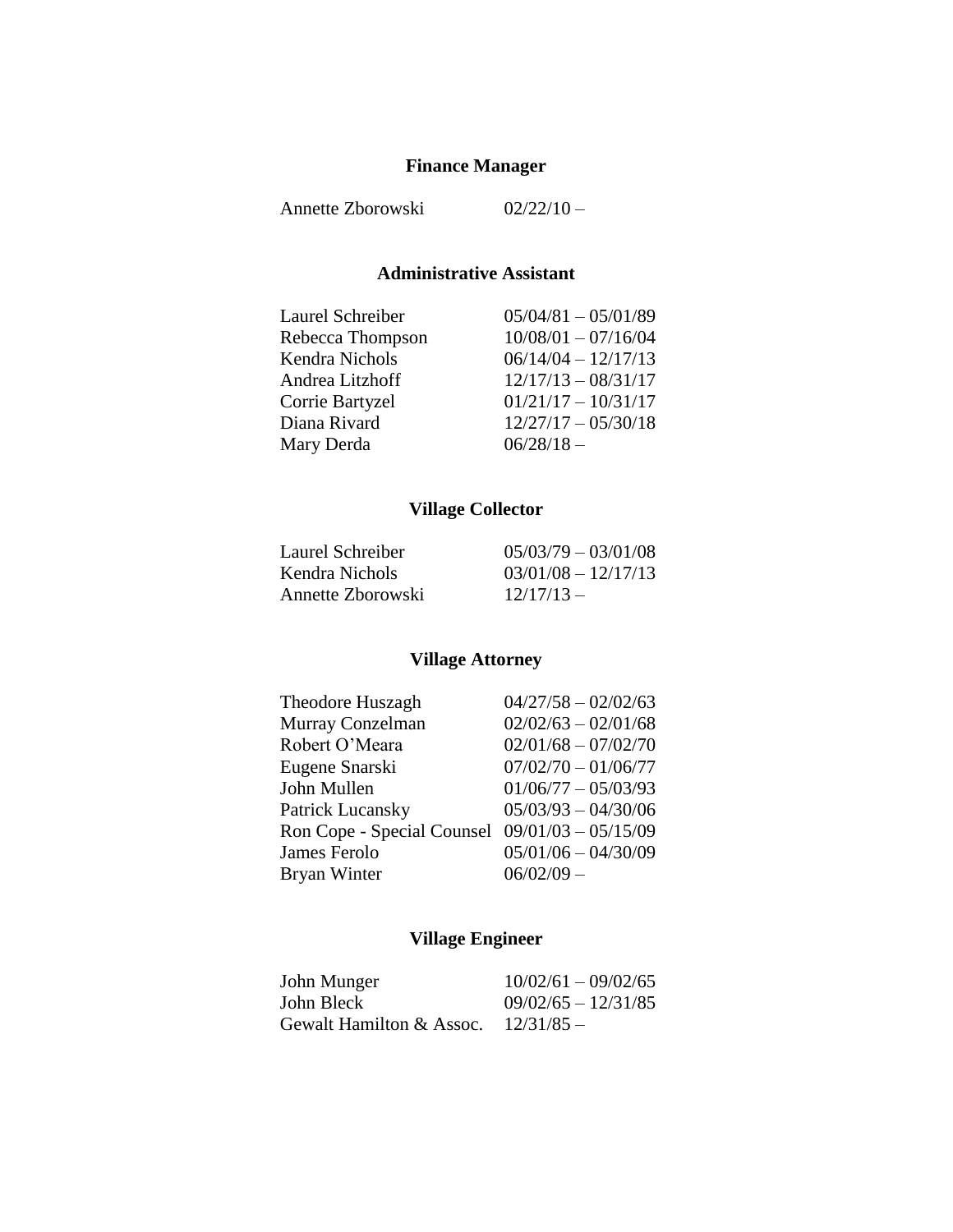# **Building Commissioner / Zoning Administrator**

| John Quay          | $07/21/58 - 11/07/60$ |
|--------------------|-----------------------|
| Ernest Koken       | $11/07/60 - 09/02/62$ |
| Ernest Gerlach     | $09/02/62 - 04/21/63$ |
| Jerome Didier      | $05/02/63 - 06/04/81$ |
| Myrl Brode, Deputy | $06/21/79 - 06/05/80$ |
| <b>Bill Holmes</b> | $12/06/79 - 04/30/09$ |
| Michael S. Talbett | $06/15/09 -$          |

## **Building Inspector**

| Bill Holmes            | $06/04/81 - 10/31/10$ |
|------------------------|-----------------------|
| <b>Rich Politowicz</b> | $11/01/10 -$          |

#### **Director of Public Works**

| <b>Bill Holmes</b> | $06/04/81 - 04/30/09$ |
|--------------------|-----------------------|
| Michael S. Talbett | $06/15/09$ –          |

#### **Treasurer**

| Elizabeth Wawirka         | $06/15/59 - 05/01/61$ |
|---------------------------|-----------------------|
| Anton Weissmueller        | $05/11/61 - 04/21/63$ |
| Ed J. Kelly               | $05/02/63 - 01/07/65$ |
| A1 Bitzer                 | $01/07/65 - 05/04/67$ |
| <b>Sheffield Campbell</b> | $05/04/67 - 05/06/71$ |
| <b>James Nolan</b>        | $05/06/71 - 05/01/75$ |
| Dominic Muzzupappa        | $05/01/75 - 05/05/77$ |
| George Schmidle           | $05/05/77 - 07/12/79$ |
| LeRoy Berkebile           | $07/12/79 - 11/01/79$ |
| Wayne Schroeder           | $11/01/79 - 06/04/81$ |
| William P. Pailey Jr.     | $06/04/81 - 12/07/87$ |
| Paul Kochendorfer         | $12/07/87 - 05/13/93$ |
| Karen Franson             | $05/13/93 - 05/01/94$ |
| John Morand               | $05/01/94 - 05/01/95$ |
| Paul Kochendorfer         | $05/01/95 - 09/03/02$ |
| Eric Wurtel               | $09/01/02 - 09/01/03$ |
| Marie Wurtel              | $09/01/03 - 11/30/07$ |
| Lauri Schreiber           | $03/01/08 - 04/30/09$ |
| Michael S. Talbett        | $06/15/09$ -          |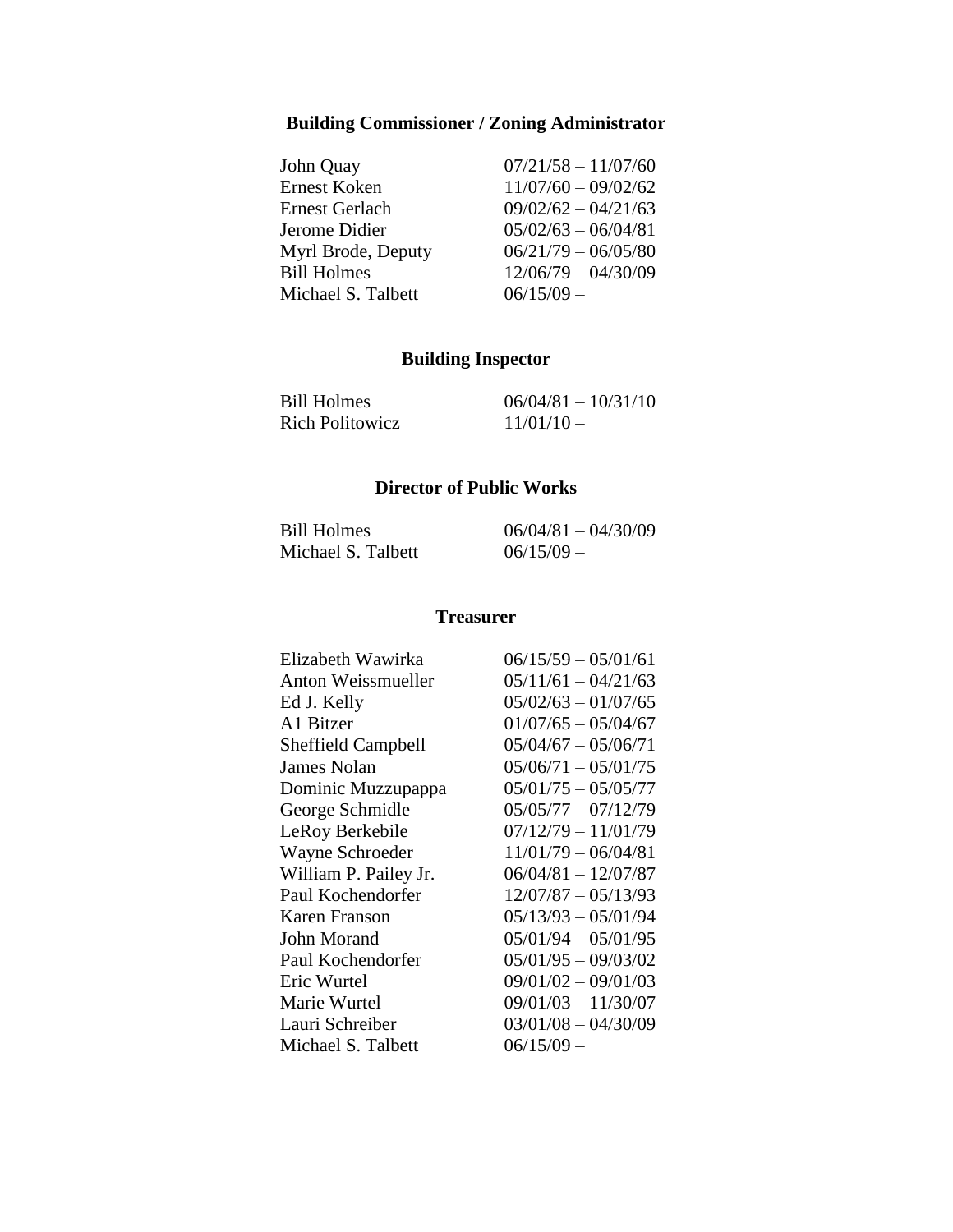## **Village Planner**

| N. J. Pointer III     | $08/01/88 - 11/06/00$ |
|-----------------------|-----------------------|
| Pete Pointner         | $11/06/00 - 04/30/09$ |
| James Truesdell       | $07/31/09 - 06/18/12$ |
| <b>Brian Nagorsky</b> | $06/18/12 -$          |

## **Architecture Committee**

|                       | * Chairman            |
|-----------------------|-----------------------|
| Jack Hasselbring*     | $03/14/74 - 05/05/77$ |
| Guy Dellaria          | $03/14/74 - 03/05/84$ |
| Lynn Knutson*         | $03/14/74 - 03/05/84$ |
| Howard Holtzman*      | $09/04/75 - 12/07/88$ |
| Bob Blume*            | $05/05/77 - 09/07/78$ |
| William Wesley        | $12/06/78 - 05/08/85$ |
| Lynn Wyatt            | $05/05/77 - 05/02/83$ |
| Pam Postlewaite       | $05/02/83 - 06/05/89$ |
| James Palka           | $03/05/84 - 06/05/89$ |
| Paul Bodine           | $04/02/84 - 06/05/89$ |
| Ivan Kolesik          | $05/08/85 - 06/05/89$ |
| Ivan Kolesik*         | $06/05/89 - 05/03/93$ |
| Claudia Bischoff      | $04/03/89 - 05/03/92$ |
| <b>Steve Karecki</b>  | $05/01/89 - 02/03/92$ |
| Sue Welch             | $08/07/89 - 09/02/97$ |
| Camilla Burgess       | $08/07/89 - 01/03/94$ |
| Mary Francis          | $02/03/92 - 01/03/94$ |
| Vince Fiduccia        | $03/02/92 - 05/03/93$ |
| <b>Fred Saunders</b>  | $03/02/92 - 11/09/94$ |
| Debbie Doussard       | $05/04/92 - 05/03/93$ |
| Tim Diamond*          | $05/03/93 - 02/03/97$ |
| <b>Sandy Matus</b>    | $05/03/93 - 04-30-07$ |
| Pat Evans             | $05/03/93 - 08/02/93$ |
| Deb Doussard          | $08/02/93 - 03/04/96$ |
| Kathryn Coomer        | $01/03/94 - 05/01/00$ |
| <b>Chuck Butzbach</b> | $11/09/94 - 08/15/96$ |
| Mary Ann Wanaski      | $01/03/94 - 02/03/97$ |
| Mary Ann Wanaski*     | $02/03/97 - 05/01/00$ |
| <b>Claude Raclaw</b>  | $03/04/96 - 11/02/98$ |
| Peg Allen             | $08/15/96 - 04/30/98$ |
| Nancy Amann           | $11/15/96 - 09/02/97$ |
| John Coughlin         | $02/03/97 - 05/01/00$ |
| <b>Richard Way</b>    | $09/02/97 - 11/02/98$ |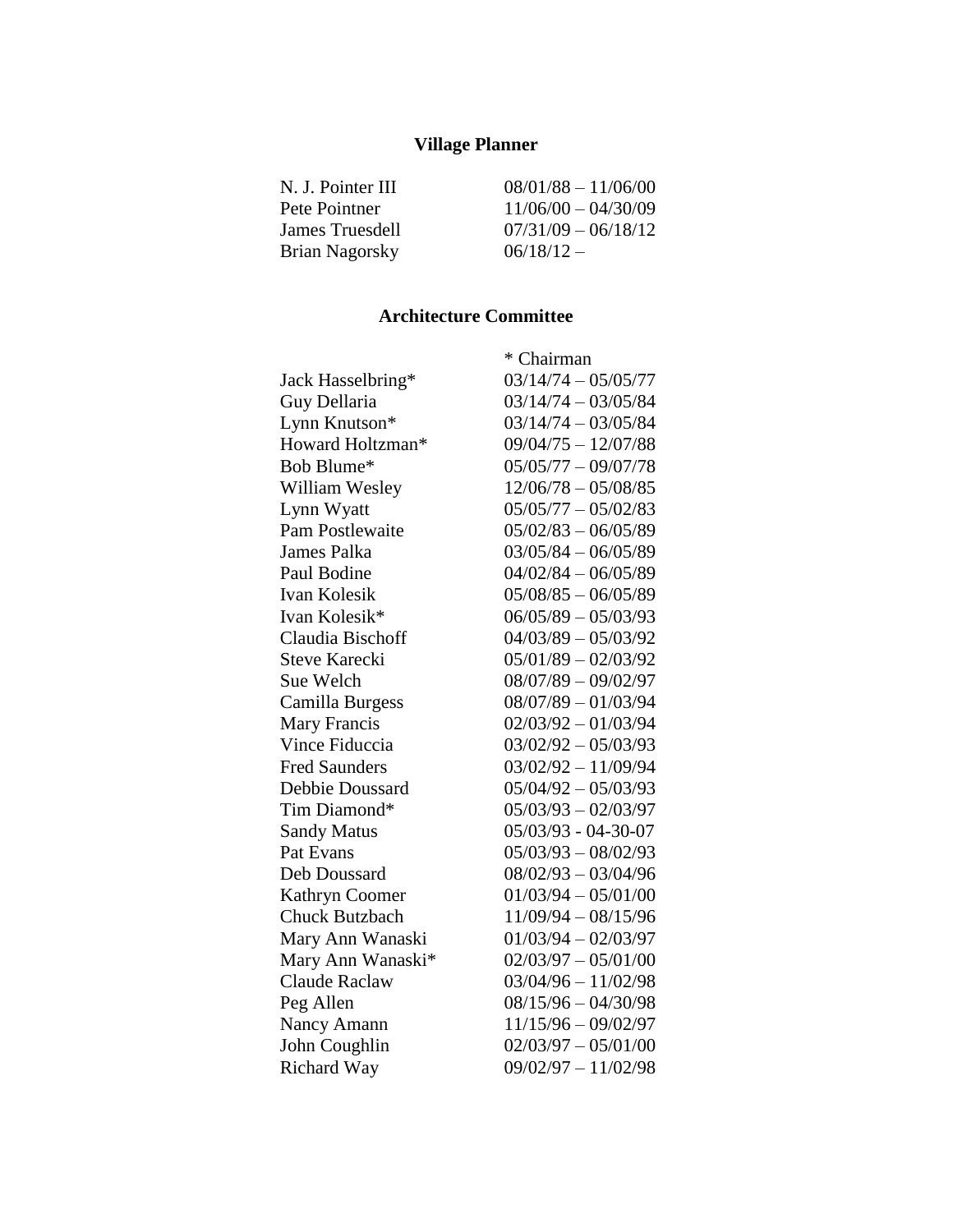| Anita Levinson             | $10/06/97 - 04/30/99$ |
|----------------------------|-----------------------|
| <b>Patrick Byrnes</b>      | $12/14/98 - 12/01/99$ |
| <b>William Holmes</b>      | $02/01/99 - 04-30/09$ |
| Laurel Schreiber           | $02/01/99 - 14/30/09$ |
| John Coughlin*             | $05/01/00 - 10/29/13$ |
| John Gilmore               | $08/07/00 - 01/01/01$ |
| <b>Joe Godfryt</b>         | $09/06/00 - 05/01/02$ |
| Ken Wolter                 | $01/01/04 - 10/29/13$ |
| <b>Tom Diamond</b>         | $08/11/05 - 04/30/05$ |
| Rick Blasgen               | $06/02/09 -$          |
| Alissa Adler, nee Helgesen | $06/02/09 -$          |
| Ken Wolter*                | $10/29/13 -$          |
| Kristina Butler            | $04/28/14 - 05/20/17$ |
| <b>John Conrad</b>         | $06/15/16 -$          |
| Jim Meehan                 | $05/20/17 -$          |
|                            |                       |

## **Plan Commission / Zoning Board of Appeals**

|                       | *Chairman             |
|-----------------------|-----------------------|
| Bill Reifsteck*       | $11/01/05 - 04/30/07$ |
| <b>Jeff Schrank</b>   | $11/01/05 - 04/30/11$ |
| <b>Rich Barbour</b>   | $11/01/05$ –          |
| <b>Todd Caruso</b>    | $11/01/05 - 04/30/07$ |
| Larry Bowman          | $11/01/05 -$          |
| Don Koser             | $11/01/05 - 04/30/07$ |
| <b>Tom Meager</b>     | $11/01/05 - 04/30/06$ |
| <b>Margaret Burke</b> | $05/01/06 - 03/01/07$ |
| Don Koser*            | $05/07/07 - 04/30/09$ |
| Cathy McGuire         | $03/01/07 - 04/30/12$ |
| Gary Welch            | $05/07/07 - 04/30/09$ |
| Ralph Liberatore      | $05/07/07 - 04/30/13$ |
| <b>Michael Aretos</b> | $06/02/09 - 04/30/09$ |
| Michael Aretos*       | $04/30/09 -$          |
| Mary Kay Scott        | $04/30/09 -$          |
| Kevin Osburn          | $04/30/09 - 12/10/19$ |
| Paul Stavropoulos     | $06/02/09 -$          |
| Michael Flynn         | $02/15/15 - 05/08/18$ |
| <b>Robert Perrye</b>  | $01/14/21$ -          |

#### **Plan Commission (Disbanded 11/07/05 and Replaced with Plan Commission / Zoning Board of Appeals)**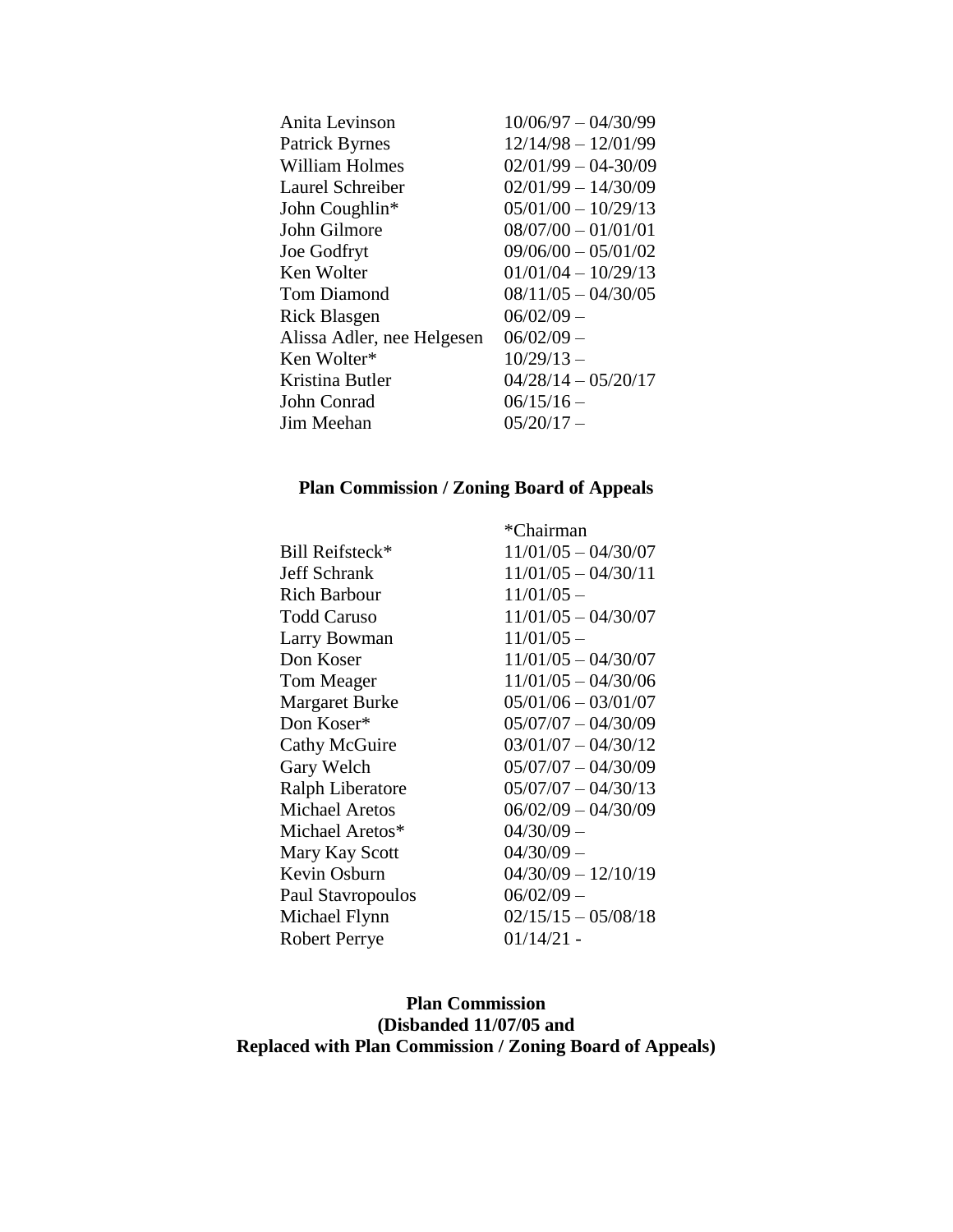|                         | * Chairman            |
|-------------------------|-----------------------|
| F. Gustafson*           | $04/27/58 - 07/21/58$ |
| Steve Wojtanek*         | $04/27/58 - 09/19/60$ |
| Charles Trzyna          | $04/27/58 - 05/02/63$ |
| R. Barrie               | $04/27/58 - 07/21/58$ |
| John Quay               | $07/21/58 - 05/02/63$ |
| Henry Bosch             | $07/21/58 - 05/02/63$ |
| Clem Umbdenstock        | $07/21/58 - 04/02/62$ |
| James Cagney*           | $09/19/60 - 05/01/61$ |
| Willard Sayles*         | $05/01/61 - 05/02/63$ |
| Steve Wojtenek*         | $07/03/61 - 06/06/63$ |
| John Wawirka            | $11/12/61 - 05/02/63$ |
| John Walt*              | $04/02/62 - 05/02/63$ |
| Ed Bradshaw             | $05/02/63 - 05/04/67$ |
| Jerome Didier           | $05/02/63 - 07/10/69$ |
| Chris Oberheide         | $05/02/63 - 09/05/63$ |
| E.J. Kelly*             | $05/02/63 - 01/07/65$ |
| Gordon Bohlman          | $09/05/63 - 05/06/65$ |
| John Gostele            | $01/07/65 - 05/06/71$ |
| A1 Bitzer               | $01/07/65 - 01/01/66$ |
| <b>Robert Schneider</b> | $05/06/65 - 06/02/66$ |
| Sheffield Campbell*     | $06/02/66 - 05/06/71$ |
| Les Svendson            | $05/04/67 - 05/06/71$ |
| R. Stratton             | $05/04/67 - 11/07/68$ |
| Art Baker               | $05/04/67 - 06/06/74$ |
| John Quay               | $05/04/67 - 05/06/71$ |
| William McGinley        | $11/07/68 - 05/06/71$ |
| William Morgan          | $07/10/69 - 05/06/71$ |
| Frank Angelotti*        | $05/06/71 - 10/07/71$ |
| James Cagney            | $05/06/71 - 03/14/74$ |
| Milton Fortson*         | $05/06/71 - 04/06/72$ |
| Ken Watson*             | $05/06/71 - 03/08/73$ |
| Robert Kouba*           | $05/06/71 - 09/07/78$ |
| Art Wilke               | $10/07/71 - 06/07/73$ |
| <b>Robert Flaines</b>   | $06/01/72 - 09/04/80$ |
| <b>York Castle</b>      | $03/08/73 - 06/05/89$ |
| <b>Robert Treveiler</b> | $06/07/73 - 09/05/74$ |
| <b>Richard Friese</b>   | $03/14/74 - 05/01/75$ |
| Myrl Brode              | $06/06/74 - 06/05/80$ |
| <b>Bill Corotis</b>     | $09/05/74 - 05/05/77$ |
| <b>Clayton Brown</b>    | $05/01/75 - 05/05/77$ |
| William McGinley        | $05/01/75 - 05/05/77$ |
| <b>Richard Quast</b>    | $05/05/77 - 06/05/89$ |
| Lynn Wyatt              | $05/05/77 - 05/02/83$ |
| Robert Blume*           | $09/07/78 - 05/08/85$ |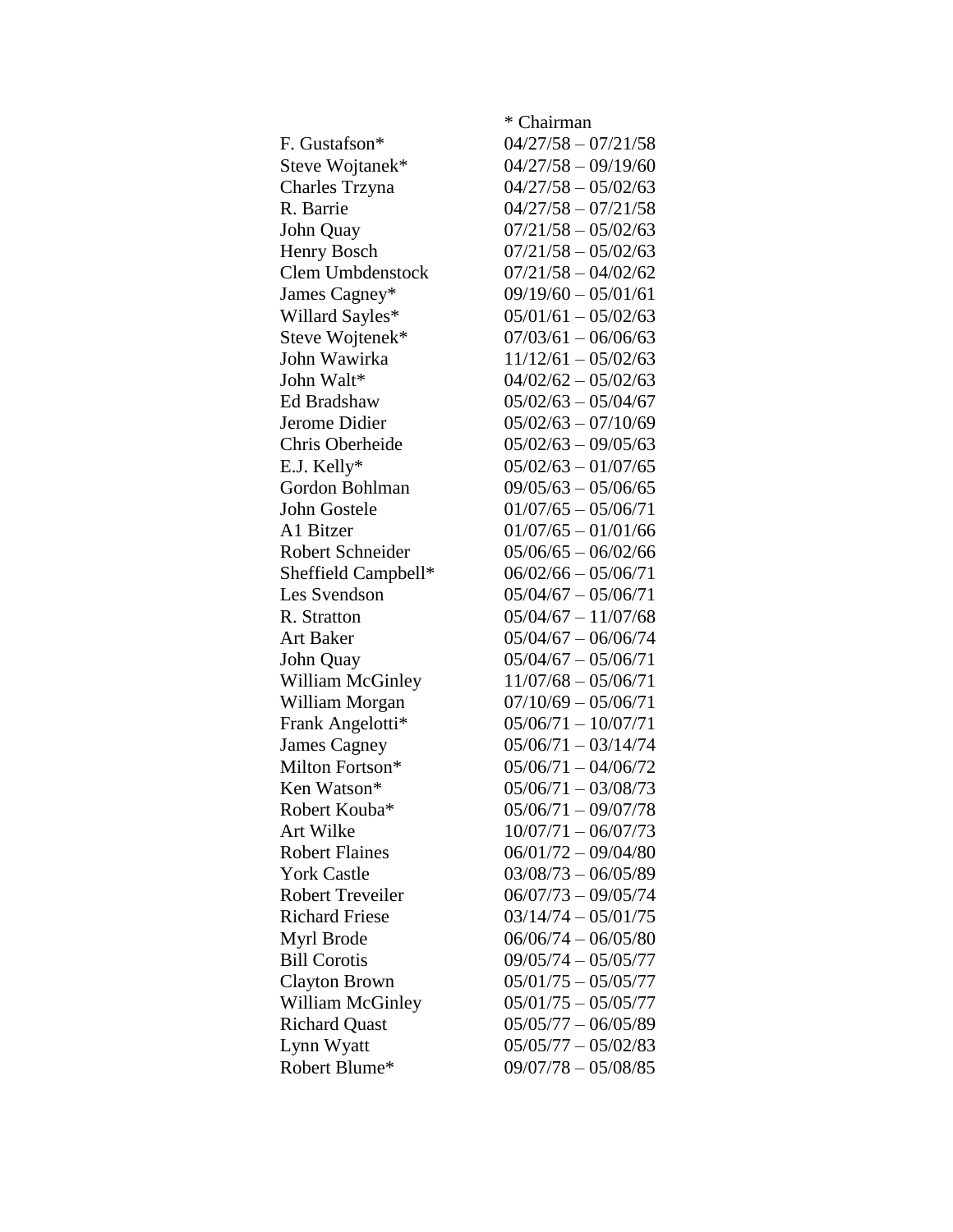| James DeMunno            | $01/04/79 - 05/08/85$  |
|--------------------------|------------------------|
| Jack Sguardo             | $06/05/80 - 05/04/81$  |
| Dennis Schor             | $11/06/80 - 05/04/81$  |
| <b>Terry Albert</b>      | $05/04/81 - 05/03/93$  |
| Clyde Carlig             | $05/04/81 - 08/03/81$  |
| Gerald Gaughran          | $08/03/81 - 05/08/85$  |
| Ralph Huszagh            | $05/02/83 - 05/06/91$  |
| Gerald Gaughran*         | $05/08/85 - 06/05/89$  |
| <b>Ed Matthews</b>       | $05/08/85 - 08/01/86$  |
| Alan Stefaniak           | $02/03/86 - 06/05/89$  |
| George Irvine            | $08/03/87 - 02/03/92$  |
| Alan Stefaniak*          | $06/05/89 - 05/03/93$  |
| John O'Meara             | $06/05/89 - 09/10/90$  |
| Joseph Chamberlain       | $08/07/89 - 09/02/92$  |
| Robert Schaedel          | $08/07/89 - 05/06/91$  |
| <b>Scott Keeshin</b>     | $09/10/90 - 05/04/92$  |
| <b>Peter Postlewaite</b> | $05/06/91 - 10/15/92$  |
| Nick Koplos              | $05/06/91 - 05/13/93$  |
| <b>Steve Karecki</b>     | $02/03/92 - 05/03/93$  |
| <b>Mark Bischoff</b>     | $05/04/92 - 05/03/93$  |
| John Quick               | $09/02/92 - 05/01/97$  |
| Clay Brown               | $12/05/92 - -05/03/93$ |
| Howard Holtzman*         | $05/03/93 - 05/01/97$  |
| <b>Janet Nixon</b>       | $05/03/93 - 05/01/95$  |
| Pete Postlewaite         | $05/03/93 - 09/15/01$  |
| Dennis Ek                | $05/13/93 - 05/01/95$  |
| <b>Sharon Bond</b>       | $06/07/93 - 09/19/94$  |
| Gary Welch               | $10/04/93 - 04/30/97$  |
| Gary Welch*              | $04/30/97 - 09/04/01$  |
| <b>Rich Barbour</b>      | $09/19/94 - 11/11/05$  |
| Ralph Huszagh            | $05/01/95 - 12/07/98$  |
| <b>Hugh Stephens</b>     | $05/01/95 - 05/01/97$  |
| <b>Sharon Bond</b>       | $05/01/97 - 12/01/99$  |
| <b>Jeffrey Schrank</b>   | $05/01/97 - 11/01/05$  |
| Nancy Amann              | $09/02/97 - 08/01/99$  |
| <b>William Reifsteck</b> | $02/09/99 - 05/15/04$  |
| <b>Todd Caruso</b>       | $09/07/99 - 11/01/05$  |
| <b>Jeff Bell</b>         | $05/01/00 - 05/01/01$  |
| Pete Postlewaite*        | $09/04/01 - 03/31/04$  |
| Lynn Hermany             | $09/04/01 - 11/01/03$  |
| Lawrence Bowman          | $09/04/01 - 11/01/05$  |
| Don Koser                | $11/01/03 - 11/01/05$  |
| William Reifsteck*       | $05/15/04 - 11/01/05$  |
| Tom Meagher              | $05/01/04 - 11/01/05$  |
|                          |                        |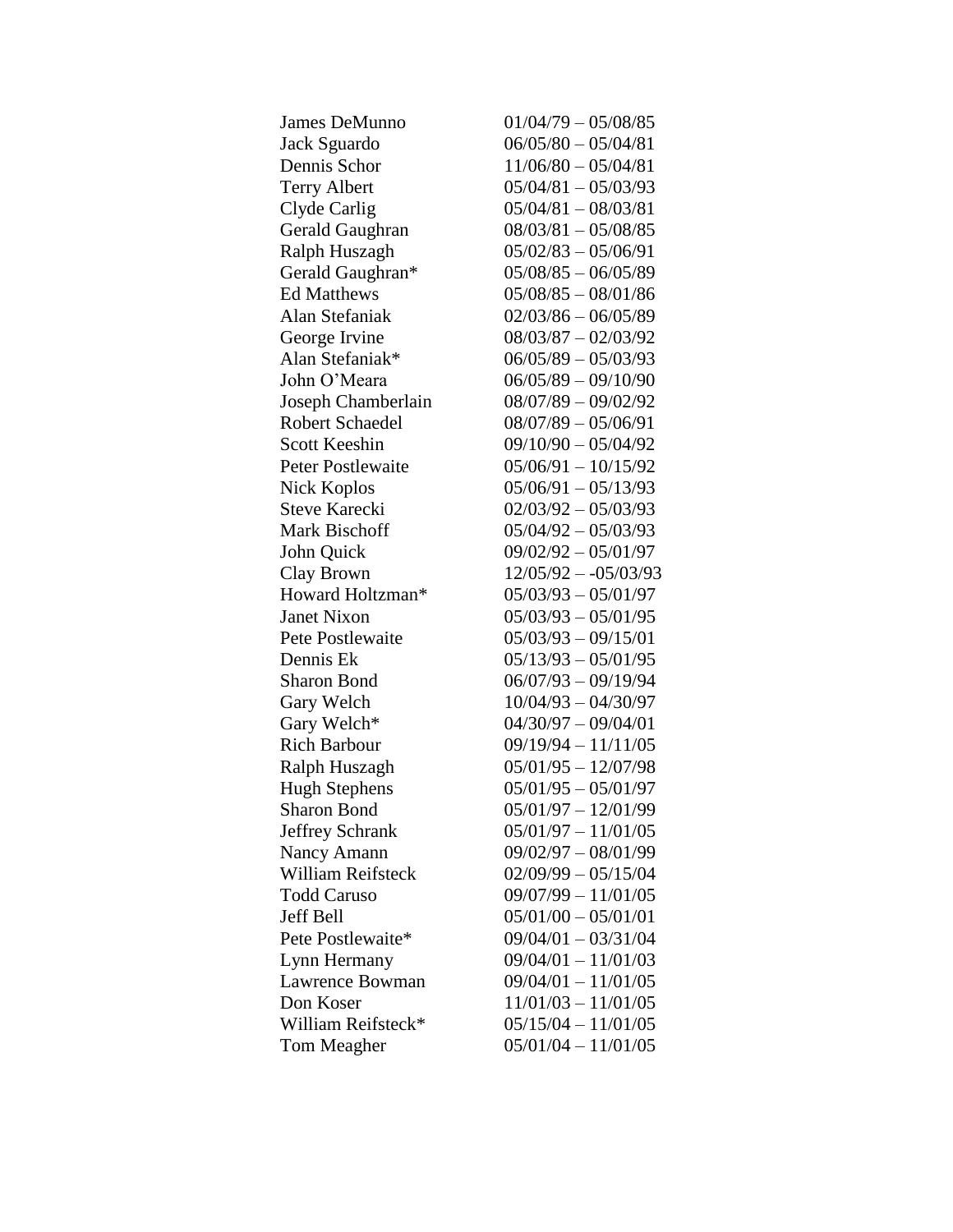#### **Zoning Board (Disbanded 11/07/05 and Combined with Plan Commission / Zoning Board of Appeals)**

|                         | *Chairman             |
|-------------------------|-----------------------|
| <b>Steve Wojtanek</b>   | $07/21/58 - 07/03/61$ |
| Henry Bosch             | $07/21/58 - 12/12/61$ |
| John Quay               | $07/21/58 - 12/12/61$ |
| <b>Clem Umbdenstock</b> | $07/21/58 - 12/12/61$ |
| Charles Trzyna          | $07/21/58 - 12/12/61$ |
| Deale Denson*           | $07/21/58 - 12/12/61$ |
| Donald Rich*            | $11/06/61 - 09/05/63$ |
| <b>Richard Davies</b>   | $12/12/61 - 05/02/63$ |
| <b>Edward Gerlach</b>   | $12/12/61 - 05/02/63$ |
| Sam LaBue               | $12/12/61 - 05/02/63$ |
| Chris Oberheide*        | $12/12/61 - 05/02/63$ |
| <b>Larry Powell</b>     | $05/02/63 - 05/04/67$ |
| Cy Lauer*               | $05/02/63 - 05/04/67$ |
| Donald Coffey           | $05/02/63 - 05/04/67$ |
| John Wawirka            | $05/02/63 - 05/04/67$ |
| Don Davidson            | $05/02/63 - 07/11/63$ |
| Henry Bosch             | $05/02/63 - 07/11/63$ |
| Joseph Chenicek         | $07/11/63 - 05/04/67$ |
| Sophia Trzyna           | $07/11/63 - 05/04/67$ |
| <b>Richard Davies</b>   | $09/05/63 - 05/06/65$ |
| <b>Loren Prescott</b>   | $05/06/65 - 10/07/71$ |
| John Walt*              | $05/04/67 - 06/05/69$ |
| Ed Bradshaw*            | $05/04/67 - 03/14/74$ |
| A. Briel                | $05/04/67 - 05/06/71$ |
| William Schmidt         | $05/04/67 - 03/14/74$ |
| T. Gotmueller           | $05/04/67 - 05/06/71$ |
| <b>Frank Spencer</b>    | $06/05/69 - 05/06/71$ |
| <b>James Cagney</b>     | $06/05/69 - 05/06/71$ |
| Les Svendon*            | $05/06/71 - 05/06/76$ |
| <b>Robert Hanson</b>    | $05/06/71 - 03/04/74$ |
| <b>Robert Haake</b>     | $05/06/71 - 05/01/75$ |
| William Bokhoven*       | $12/02/71 - 06/04/81$ |
| <b>Jack Hasselbring</b> | $12/02/71 - 04/05/73$ |
| George Bayer            | $03/14/74 - 05/04/81$ |
| Fred Heck               | $03/14/74 - 05/04/81$ |
| Lynn Knutson            | $04/04/74 - 05/04/81$ |
| Guy Dellaria            | $05/01/75 - 05/04/81$ |
| Gerald Lazarski         | $05/01/75 - 05/02/83$ |
| Andrew Cider            | $05/06/76 - 05/04/81$ |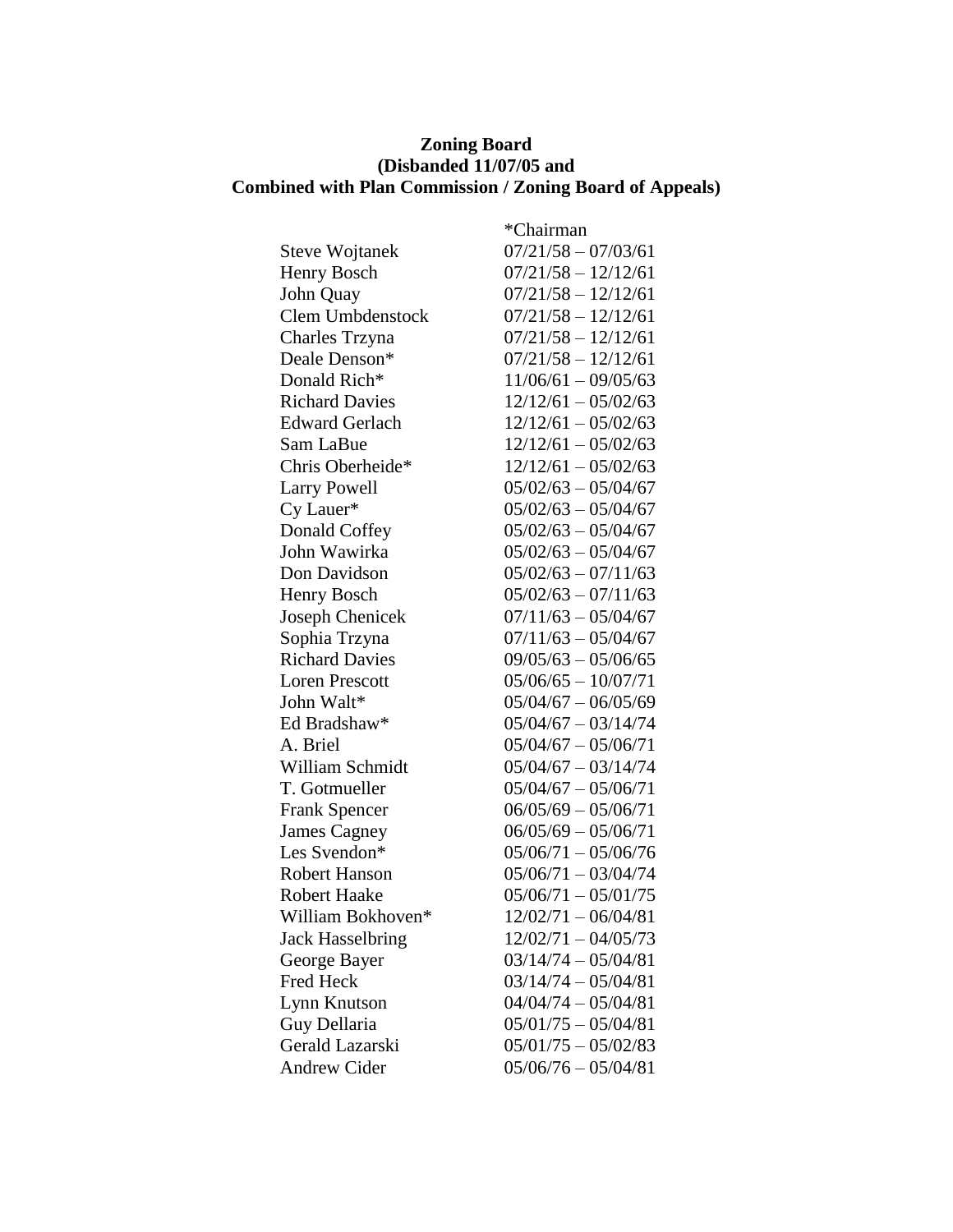| Gerald Gaughran      | $05/04/81 - 11/05/81$ |
|----------------------|-----------------------|
| Dave Hernandez       | $05/04/81 - 11/07/05$ |
| Ivan Kolesik         | $05/04/81 - 05/08/85$ |
| Thomas Sweirs        | $05/04/81 - 11/07/05$ |
| Stephen Johnson      | $05/04/81 - 03/07/88$ |
| George Schmidle*     | $06/04/81 - 05/01/02$ |
| Raymond Massucci     | $11/05/81 - 06/05/89$ |
| <b>Ed Matthews</b>   | $05/02/83 - 05/08/85$ |
| Alan Stefaniak       | $05/08/85 - 02/03/86$ |
| <b>Mary Smart</b>    | $05/08/85 - 06/05/89$ |
| Terry Eck            | $06/02/86 - 05/01/98$ |
| James DeMunno        | $03/07/88 - 09/04/01$ |
| Mark Bischoff        | $06/05/89 - 05/04/92$ |
| John Quick           | $06/05/89 - 09/02/91$ |
| <b>Scott Keeshin</b> | $05/04/92 - 05/03/93$ |
| William Northrup     | $10/05/92 - 05/03/93$ |
| Jeffrey Schrank      | $05/03/93 - 05/01/97$ |
| <b>Hugh Stephens</b> | $05/03/93 - 05/01/95$ |

#### **Zoning Board of Appeals (Disbanded 11/07/05 and Replaced with Plan Commission / Zoning Board of Appeals)**

Jeff McGuire 05/01/95 – 05/01/99 Karen Fitt 05/01/97 – 05/01/99<br>Meg Jackson 05/01/99 – 09/06/00 Meg Jackson 05/01/99 – 09/06/00<br>Dan Greene 08/02/99 – 11/07/05 Dan Greene 08/02/99 – 11/07/05<br>George Irvine 05/01/98 – 11/07/05  $05/01/98 - 11/07/05$ Janelle Osborn 05/01/01 – 11/07/05

#### **Police Commission**

|                            | *Chariman             |
|----------------------------|-----------------------|
| Robert Adamowski           | $05/05/77 - 05/01/78$ |
| Guy Dellaria               | $05/05/77 - 06/04/81$ |
| Robert Glodowski           | $05/05/77 - 06/04/81$ |
| Peter Economos             | $06/04/81 - 04/07/97$ |
| <b>Richard Mueller</b>     | $06/04/81 - 05/04/09$ |
| Richard Adkins*            | $05/08/85 - 01/04/88$ |
| Thomas Longeway            | $01/04/88 - 05/01/89$ |
| David Carlson              | $10/02/89 - 05/15/90$ |
| John Willems               | $07/02/90 - 05/21/19$ |
| Mark Bischoff <sup>*</sup> | $04/07/97 - 01/01/03$ |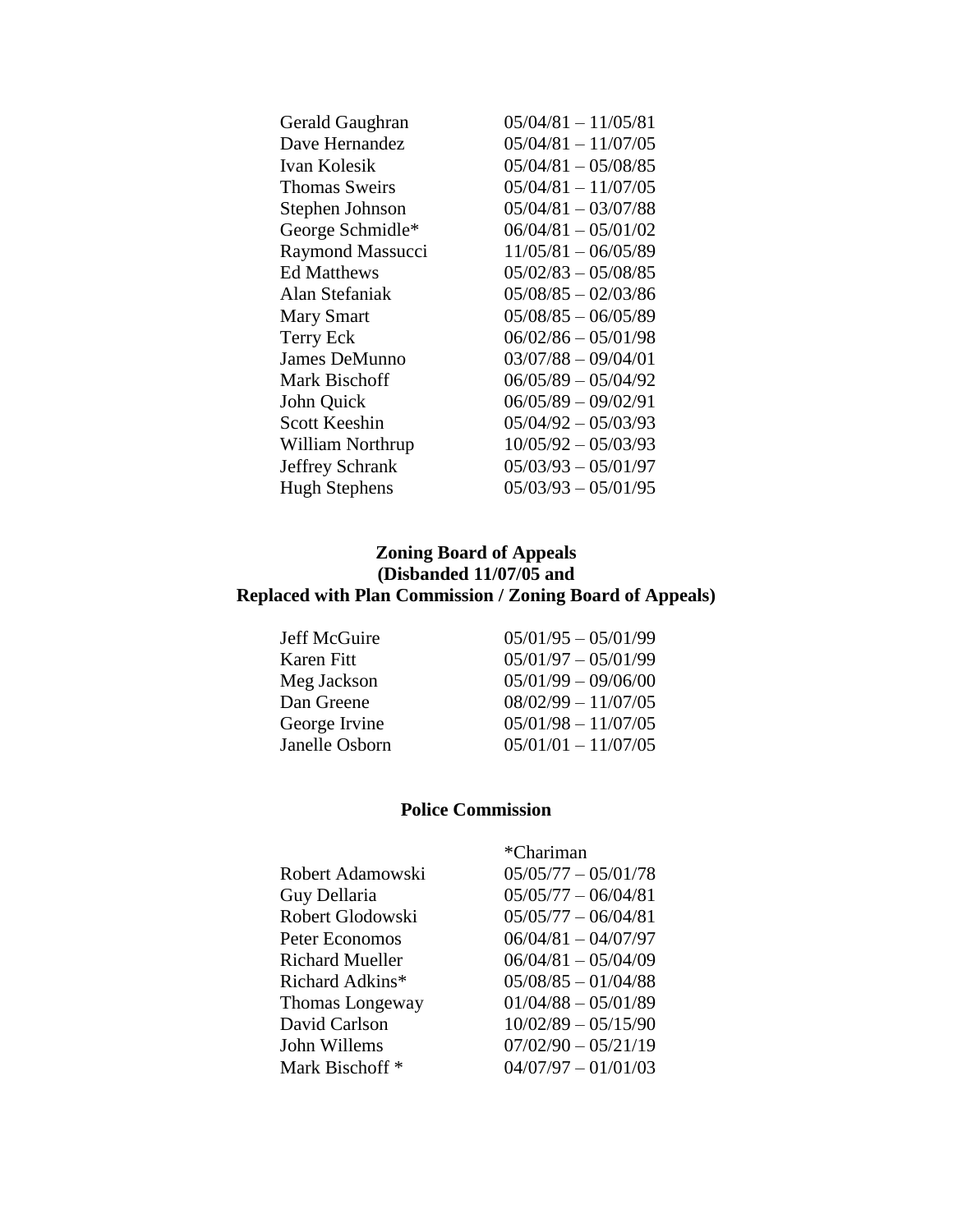| Bill Pailey, Jr. | $01/01/03 - 04/30/09$ |
|------------------|-----------------------|
| Richard Mueller* | $05/04/09$ –          |
| Frank Cupello    | $05/04/09$ –          |
| John Hoffman     | $06/01/19 -$          |
|                  |                       |

#### **Police Pension Board**

| <b>Clayton Brown</b> | $01/01/07 - 04/30/07$ |
|----------------------|-----------------------|
| John Hoffman         | $01/01/07 - 04/30/09$ |
| Don Biciste*         | $05/01/07 - 04/30/10$ |
| Tom McKenna          | $05/02/09 - 04/30/10$ |
| Bill Kukla           | $05/02/09 - 04/30/10$ |
| Mike Hoover          | $05/02/09 - 04/30/14$ |
| Tom McKenna*         | $04/30/10 - 14/30/14$ |
| Steve Walsh          | $04/30/10 - 14/30/14$ |
| Tom O'Connell        | $04/30/14 - 01/18/17$ |
| Steve Walsh*         | $04/30/14 -$          |
| Paul Seekings        | $04/30/10 -$          |
| <b>Jim Singsank</b>  | $04/30/15 -$          |
| Doug Beres           | $04/30/10 - 04/19/18$ |
| Michael Dalbiak      | $01/18/17 -$          |
| Scott Warren         | $04/19/18 - 07/23/20$ |
| Aaron Santiago       | $07/23/20$ -          |

#### **Police Pension Board Treasurer**

| Lauri Schreiber    | $05/01/07 - 04/30/09$ |
|--------------------|-----------------------|
| Michael S. Talbett | $06/15/09 -$          |

#### **Police Magistrate**

Sam LaBue 05/19/58 – 07/21/58

# **Village Marshall**

| J. Cummins              | $07/21/58 - 07/01/59$ |
|-------------------------|-----------------------|
| Bruce Dorman, Deputy    | $09/15/58 - 09/04/69$ |
| Harold Ankele           | $07/01/59 - 07/03/61$ |
| Leon Duzinski, Deputy   | $07/01/59 - 11/06/61$ |
| Don Davidson            | $07/03/61 - 05/02/63$ |
| John Ron Miller, Deputy | $02/28/62 - 09/04/69$ |
| James Schlesser, Deputy | $06/07/64 - 09/04/69$ |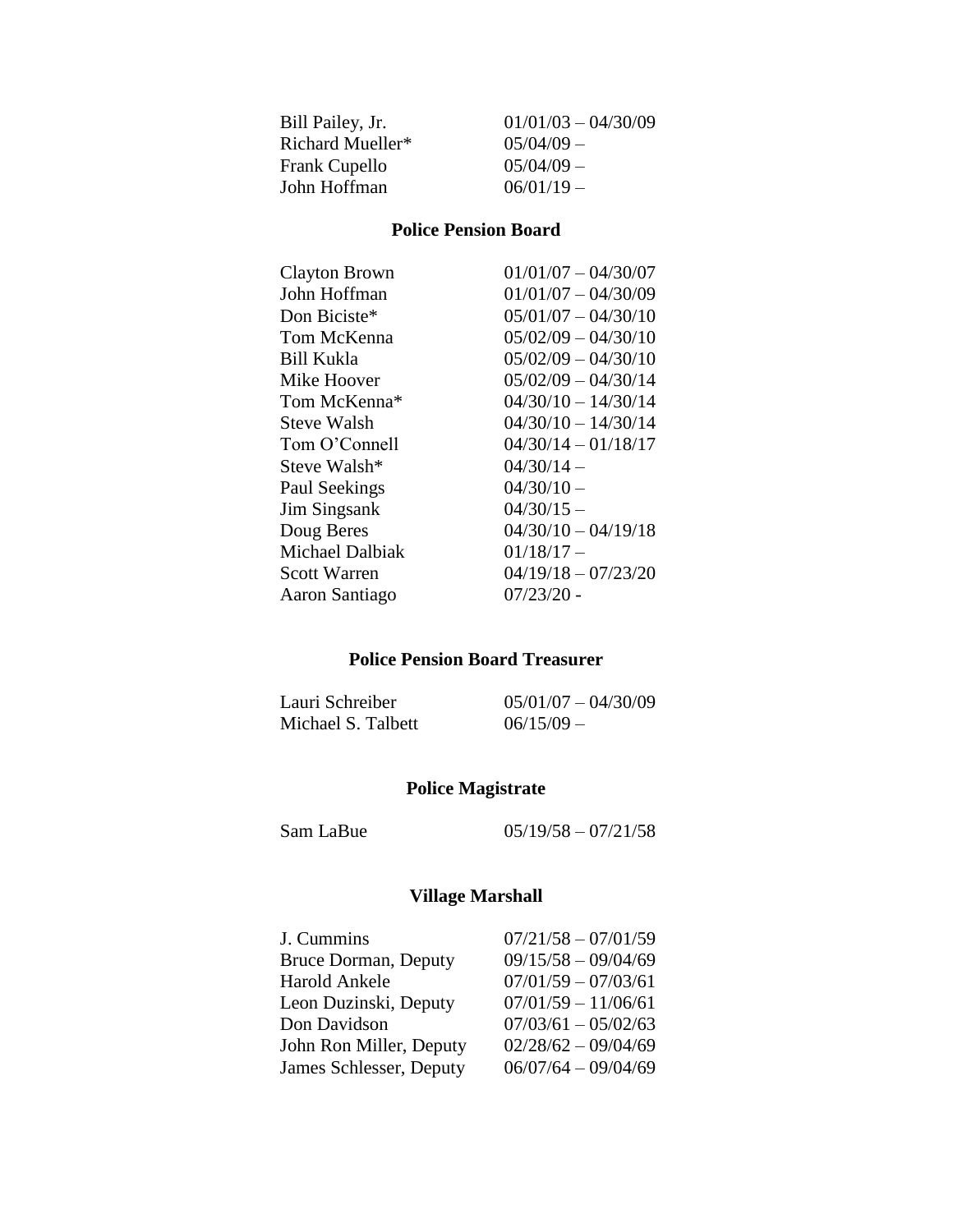| Jerome Didier | $05/02/63 - 11/02/67$ |
|---------------|-----------------------|
| George Orth   | $11/02/67 - 09/04/69$ |

#### **Police Chief**

| George Orth            | $09/04/69 - 04/04/74$ |
|------------------------|-----------------------|
| <b>Bruce Dorman</b>    | $04/04/74 - 05/01/75$ |
| Roger Wessel           | $04/01/76 - 06/15/87$ |
| Donald Martin          | $04/16/88 - 08/31/90$ |
| Jay M. Mills           | $09/16/90 - 09/16/02$ |
| Jeffrey Lilly          | $09/16/02 - 08/19/09$ |
| Bob Zujewski, Acting   | $08/09/09 - 09/01/10$ |
| Lou Rossi              | $09/01/10 - 10/12/12$ |
| John Filantres, Acting | $10/16/12 - 05/21/13$ |
| Steve Balinski         | $05/21/13 -$          |

## **Officers**

|                                 | (PT) Part-Time        |
|---------------------------------|-----------------------|
| Deputy Bruce Dorman             | $12/04/69 - 04/04/74$ |
| <b>Deputy Robert Dempsey</b>    | $03/05/70 - 04/04/74$ |
| Deputy Gary Lampert             | $06/06/74 - 07/10/75$ |
| Deputy Carl Gompertz            | $02/06/75 - 07/10/75$ |
| <b>Officer Roger Wessel</b>     | $07/15/75 - 04/01/76$ |
| <b>Officer Joseph Petrando</b>  | $08/07/75 - 01/01/81$ |
| <b>Officer Joseph Gratchner</b> | $08/07/75 - 04/01/76$ |
| <b>Officer Paul Thibault</b>    | $08/07/75 - 12/31/90$ |
| Officer Kent Perkins (PT)       | $08/07/75 - 06/04/91$ |
| Officer Robert Perigo           | $12/10/75 - 06/09/88$ |
| Officer Jeffrey Lilly (PT)      | $12/10/75 - 05/04/78$ |
| Sgt. Joseph Gratchner           | $04/01/76 - 05/11/86$ |
| Officer James Lang (PT)         | $05/04/78 - 05/14/10$ |
| <b>Officer Richard Krauser</b>  | $11/20/80 - 10/15/87$ |
| <b>Matron Laurel Schreiber</b>  | $10/01/81 - 04/30/09$ |
| Officer John Gundlach           | $01/04/82 - 05/08/85$ |
| <b>Officer Susan Ploughman</b>  | $06/07/82 - 06/02/87$ |
| Officer Jeffrey Lilly (PT)      | $11/07/83 - 06/02/86$ |
| <b>Officer Joseph Gratchner</b> | $05/11/86 - 12/31/90$ |
| Sgt. Jeffrey Lilly              | $06/02/86 - 08/05/00$ |
| Sgt. Susan Ploughman            | $06/02/87 - 11/08/90$ |
| Officer David Boutwell (PT)     | $06/16/88 - 01/02/90$ |
| Officer William Kukla           | $01/03/89 - 03/18/14$ |
| <b>Officer David Boutwell</b>   | $01/02/90 - 06/03/91$ |
| Officer Robert L. Zujewski      | $11/02/90 - 11/02/93$ |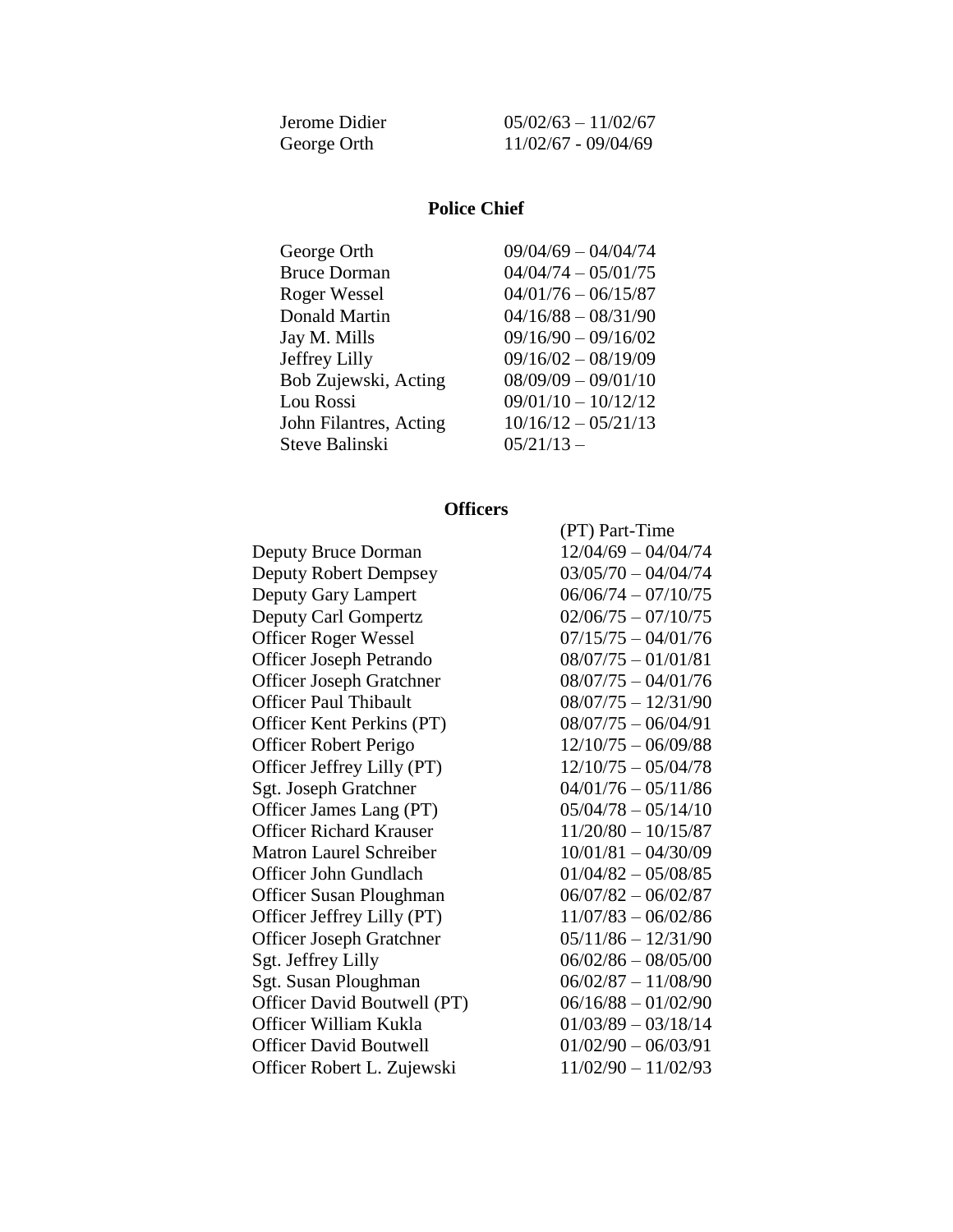| Officer Michael Orsolini (PT)          | $07/02/91 - 05/07/91$ |
|----------------------------------------|-----------------------|
| <b>Officer Michael Orsolini</b>        | $09/05/91 - 04/16/98$ |
| Records Clerk Debbie Laurino (PT)      | $10/01/92 - 04/30/00$ |
| Sgt. Robert L. Zujewski                | $11/02/93 - 05/01/06$ |
| <b>Officer Douglas Beres</b>           | $11/02/93 -$          |
| <b>Officer Susan Jackson</b>           | $05/16/98 - 4/17/08$  |
| <b>Officer Martin Waitzman</b>         | $06/16/98 - 08/15/02$ |
| <b>Officer Kenneth Cram</b>            | $08/19/98 - 04/13/01$ |
| <b>Officer Chris Jensen</b>            | $08/21/98 - 12/01/98$ |
| <b>Officer John Lambie</b>             | $08/17/98 - 10/31/10$ |
| Officer Thomas Radke (PT)              | $08/19/98 - 09/01/17$ |
| <b>Officer Gary Scharringhausen</b>    | $08/19/98 - 08/15/02$ |
| Officer John Vinson                    | $08/21/98 - 09/14/99$ |
| Officer Nikolai Baibus                 | $09/14/99 - 12/17/13$ |
| <b>Officer Michael Orsolini</b>        | $09/17/99 - 08/15/02$ |
| <b>Commander Jeffrey Lilly</b>         | $08/05/00 - 09/16/02$ |
| <b>Officer William Bukovsky</b>        | $05/01/00 - 05/30/13$ |
| <b>Records Clerk Laurino</b>           | $05/01/00 - 11/21/16$ |
| Officer Robert W. Davis, Jr.           | $08/04/00 - 01/31/14$ |
| <b>Officer Allen Barron</b>            | $08/01/00 - 02/02/04$ |
| <b>Officer Dirk Ollech</b>             | $10/16/00 - 04/13/01$ |
| Sgt. Kent Perkins                      | $05/15/01 - 07/19/11$ |
| <b>Officer Michael Bratko</b>          | $06/05/01 - 01/06/03$ |
| <b>Officer Robert Habel</b>            | $06/06/01 - 07/21/06$ |
| <b>Officer Michael Hoover</b>          | $06/07/01 -$          |
| <b>Officer Michael Bratko</b>          | $06/05/01 - 01/06/03$ |
| Sgt. Michael Bratko                    | $01/06/03 - 08/19/09$ |
| <b>Officer Paul Seekings</b>           | $07/01/03 - 11/01/11$ |
| Sgt. Allen Barron                      | $02/02/04 - 06/05/13$ |
| <b>Officer Cathy D'Agostino</b>        | $11/05/04 - 03/21/05$ |
| <b>Officer Robert Killebrew</b>        | $03/08/05 - 09/01/05$ |
| <b>Officer Gregory Pickett</b>         | $05/03/05 - 11/15/11$ |
| <b>Officer Clarence Kropp</b>          | $01/10/05 - 08/10/14$ |
| Officer Joe Burke                      | $11/02/05 - 02/03/09$ |
| <b>Officer Andrew Weber</b>            | $11/14/05 - 05/24/07$ |
| Commander Zujewski                     | $05/01/06 - 08/19/09$ |
| <b>Officer Gregory Riemer</b>          | $07/24/06 - 11/15/11$ |
| <b>Officer Dwight Arrowood</b>         | $10/01/07 - 05/01/11$ |
| <b>Acting Commander Michael Bratko</b> | $08/19/09 - 03/05/11$ |
| Acting Chief Zujewski                  | $08/19/09 - 09/01/10$ |
| <b>Assistant Chief Dwight Arrowood</b> | $05/01/11 - 06/0612$  |
| Officer Ed Wagner                      | $01/24/14 -$          |
| <b>Officer Aaron Santiago</b>          | $01/24/14 -$          |
| Officer Tom O'Connell                  | $03/24/14 -$          |
| Officer Greg Schwall (PT)              | $03/24/14 -$          |